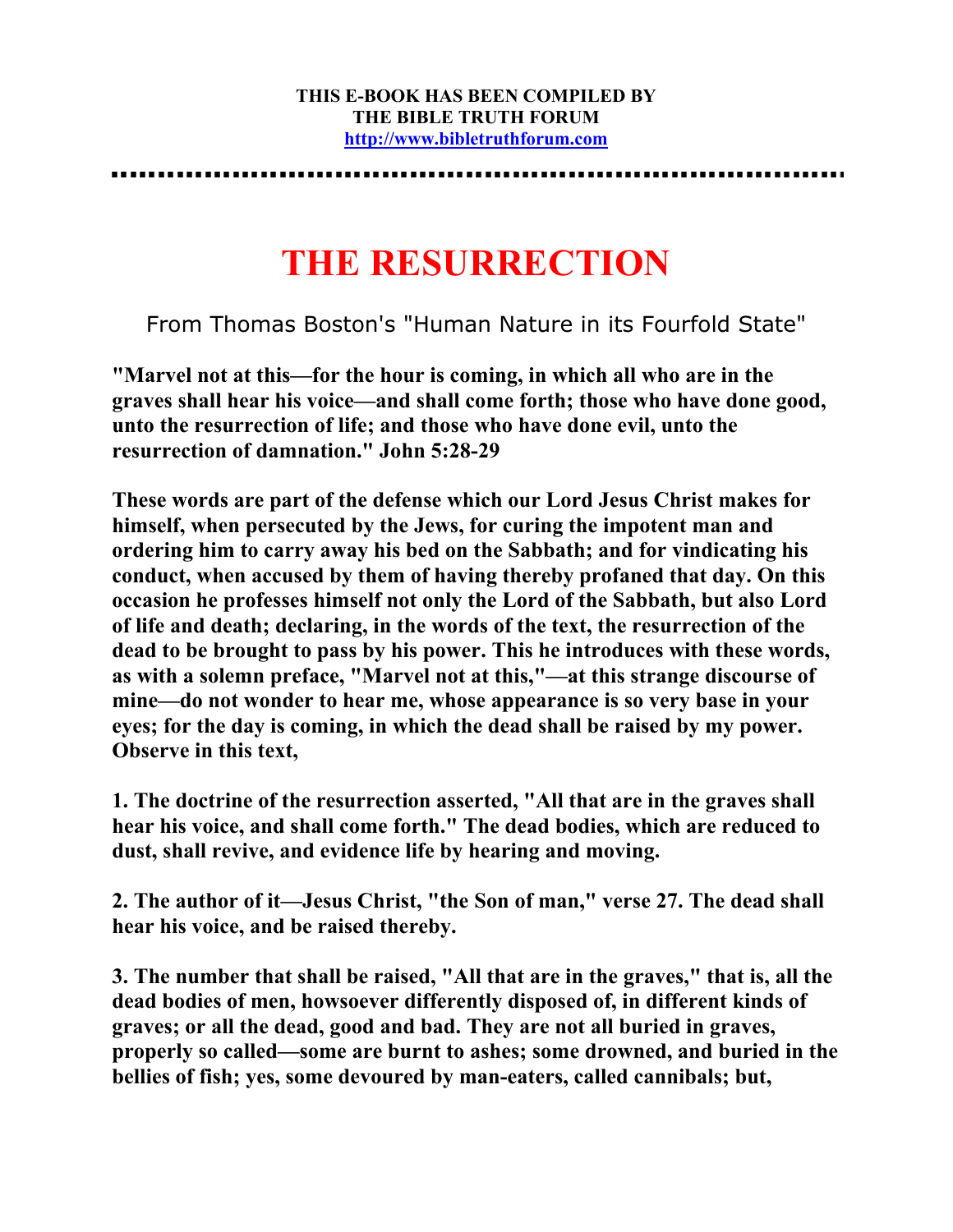**wherever the matter or substance of which the body was composed is to be found, thence they shall come forth.** 

**4. The great distinction that shall be made between the godly and the wicked—they shall indeed both rise again in the resurrection. None of the godly shall be missing; though, perhaps, they either had no burial, or a very obscure one; and all the wicked shall come forth; their vaulted tombs shall hold them no longer than the voice is uttered. But the former have a joyful resurrection to life, while the latter have a dreadful resurrection to damnation.** 

**5. The set time of this great event—there is an hour, or certain fixed period of time, appointed of God for it. We are not told when that hour will be, but that it is coming; for this, among other reasons, that we may always be ready.** 

**Doctrine. There shall be a resurrection of the dead.** 

**In discoursing of this subject, I shall— I. Show the certainty of the resurrection. II. I shall inquire into the nature of it. III. And, Lastly, make some practical improvement of the whole.** 

**I. In showing the CERTAINTY of the resurrection, I shall evince, 1. That God can raise the dead. 2. That he will do it; which are the two grounds or topics laid down by Christ himself, when disputing with the Sadducees, Matt. 22:29, "Jesus answered and said unto them, you do err, not knowing the Scriptures nor the power of God."** 

**Seeing God is almighty, surely he can raise the dead. We have instances of this powerful work of God, both in the Old and New Testament. The son of the widow in Sarepta was raised from the dead, 1 Kings 17:22; the Shunammite's son, 2 Kings 4:35; and the man "cast into the sepulcher of Elisha," chapter 13:21. In which we may observe a gradation, the second of these miraculous events being more illustrious than the first, and the third than the second. The first of these persons was raised when he was but newly dead; the prophet Elijah, who raised him being present at his decease. The second, when he had lain dead a considerable time; namely, while his mother traveled from Shunem, to mount Carmel, reckoned about the distance of sixteen miles, and returned from thence to her house, with Elisha, who raised him. The last, not until they were burying him, and the corpse was cast into the prophet's grave. In like manner, in the New Testament, Jairus's daughter, Mark 5:41, and Dorcas, Acts 9:40, were both raised to life, when lately dead; the widow's son**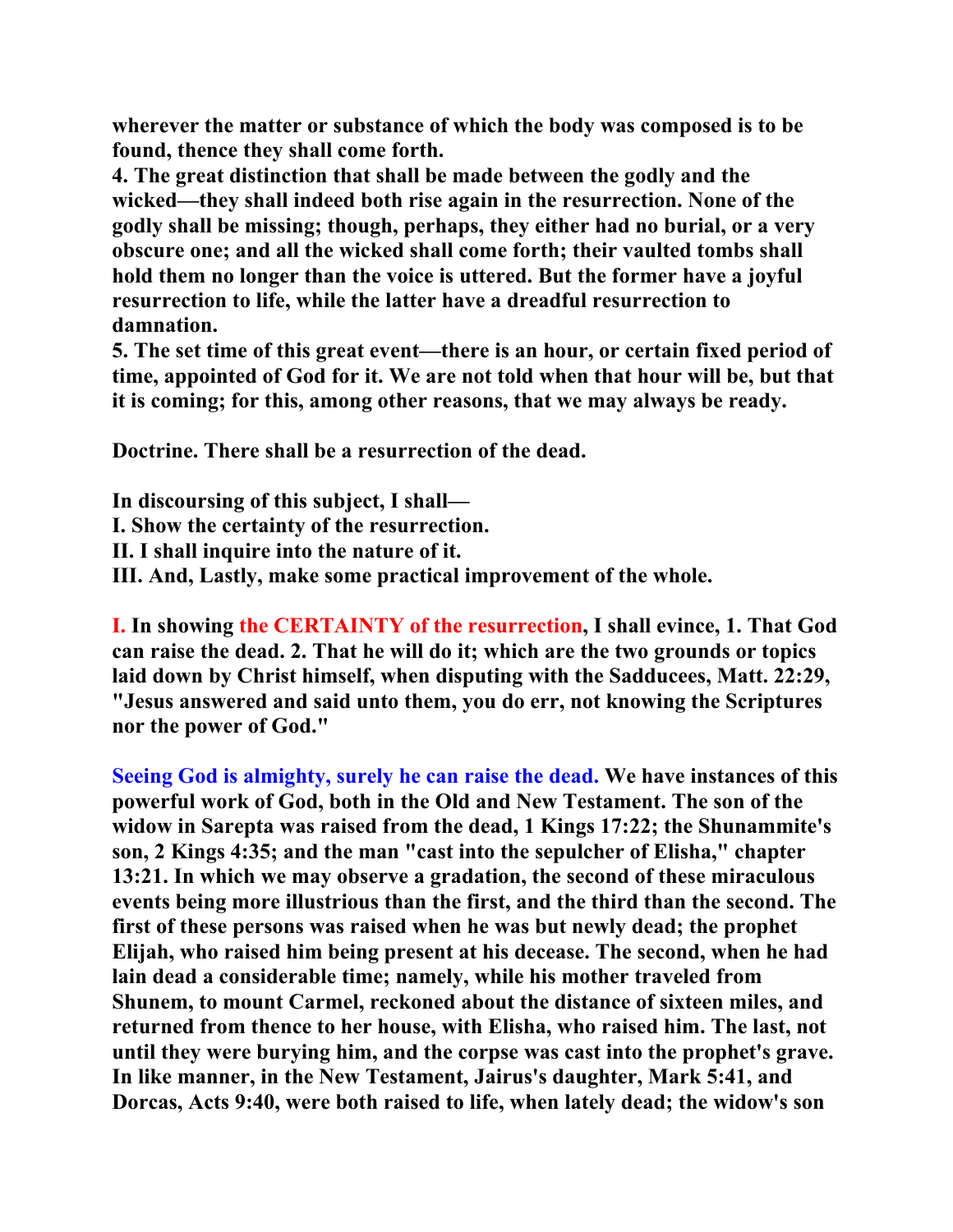**in Nain, when they were carrying him out to bury him, Luke 12:11-15; and Lazarus, when putrid in the grave, John 11:39, 44.** 

**Can men make curious glasses out of ashes, reduce flowers into ashes, and raise them again out of these ashes, restoring them to their former beauty? And cannot the great Creator, who made all things of nothing, raise man's body, after it is reduced into the dust? If it be objected, "How can men's bodies be raised up again, after they are reduced to dust, and the ashes of many generations are mingled together?" Scripture and reason furnish the answer, "With men it is impossible, but not with God." It is absurd for men to deny that God can do a thing, because they see not how it may be done. How small a portion do we know of his ways! How absolutely incapable are we of conceiving distinctly of the extent of almighty power, and much more of comprehending its actings, and method of procedure! I question not, but many illiterate men are as great unbelievers as to many chemical experiments, as some learned men are to the doctrine of the resurrection—and as these last are ready to deride the former, so, "the Lord will have them in derision."** 

**What a mystery was it to the Indians, that the Europeans could, by a piece of paper, converse together at the distance of some hundreds of miles! How much were they astonished to see them, with their guns, produce as it were thunder and lightning in a moment, and at pleasure kill men afar off! Shall some men do such things as are wonders in the eyes of others because they cannot comprehend them, and shall men confine the infinite power of God within the narrow boundaries of their own shallow capacities, in a matter no ways contrary to reason! An inferior nature has but a very imperfect conception of the power of a superior. Brutes do not conceive of the actings of reason in men; and men have but imperfect notions of the power of angels how low and inadequate a conception, then, must a finite nature have of the power of that which is infinite! Though we cannot conceive how God acts, yet we ought to believe he can do above what we can think or conceive.** 

**Therefore, let the bodies of men be laid in the grave; let them rot there, and be reduced into the most minute particles—or let them be burnt, and the ashes cast into rivers, or thrown up into the air, to be scattered by the wind—let the dust of a thousand generations be mingled, and the steams of the dead bodies wander to and fro in the air—let birds or wild beasts eat the bodies, or the fish of the sea devour them, so that the parts of human bodies, thus destroyed, pass into substantial parts of birds, beasts or fish; or, what is more that that, let man-eaters, who themselves must die and rise again, devour human bodies,**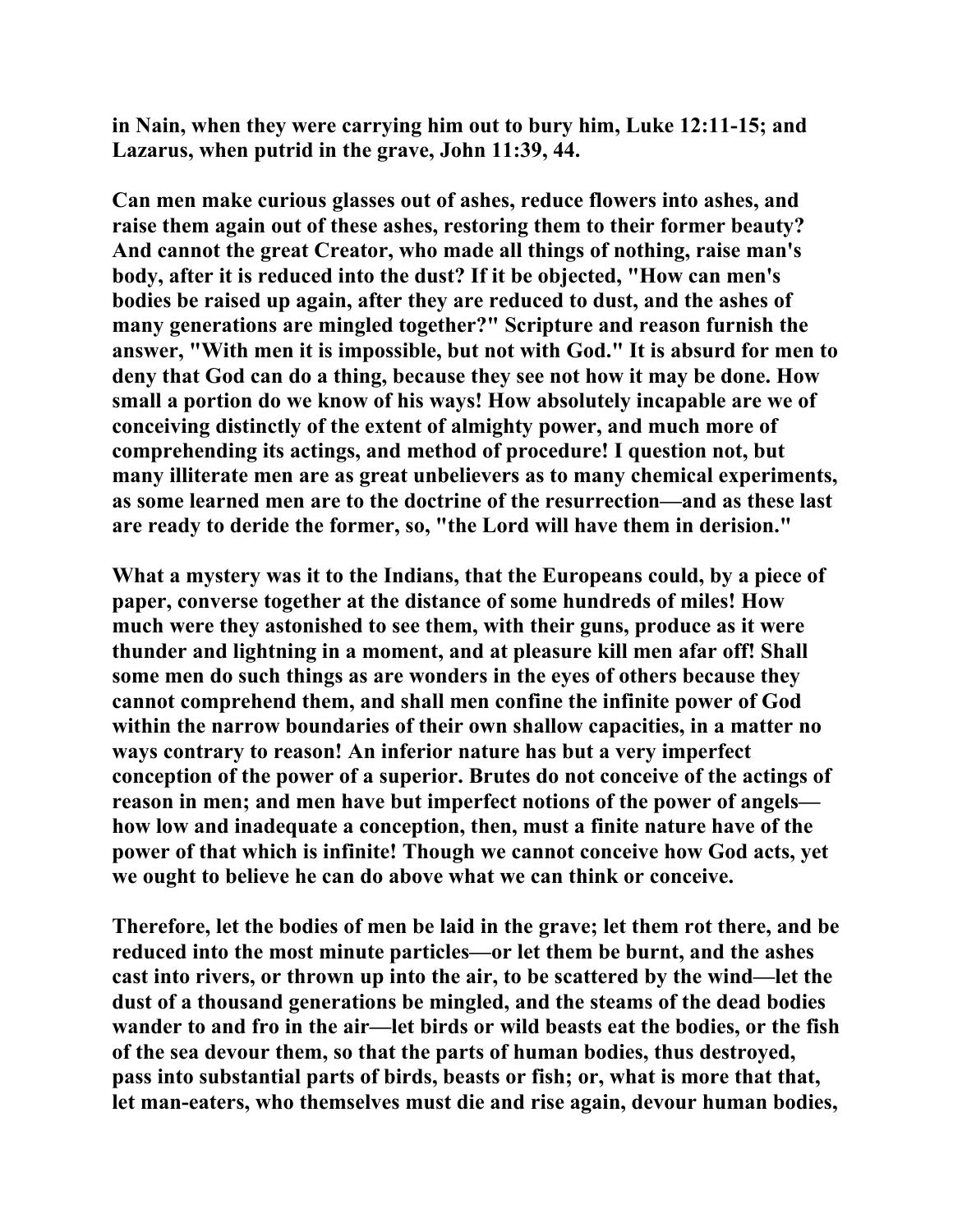**and let others devour them again, and then let our modern Sadducees propose the questions in these cases, as the ancient Sadducees did in the case of the woman who had been married to seven husbands successively, Matt. 22:28. We answer, as our blessed Lord and Savior did, ver. 29, "You do err, not knowing the Scriptures, nor the power of God." We believe God to be omniscient and omnipotent; infinite in knowledge and in power—and hence, agreeably to the dictates of reason, we conclude the possibility of the resurrection, even in the cases supposed.** 

**Material things may change their forms and shapes, may be reduced to the principles of which they are formed—but they are not annihilated, or reduced to nothing; nor can they be so, by any created power. God is omniscient, his understanding is infinite; therefore he knows all things; what they were at any time, what they are, and where they are to be found. Though the countryman, who comes into the apothecary's shop, cannot find out the drug he wants; yet the apothecary himself knows what he has in his shop, whence it came, and where it is to be found. And, in a mixture of many different seeds, the expert gardener can distinguish between each of them. Why then may not Omniscience distinguish between dust and dust? Can he, who knows all things to perfection, be liable to any mistake about his own creatures? Whoever believes an infinite understanding, must needs own, that no mass of dust is so jumbled together, but God perfectly comprehends, and infallibly knows, how the most minute particle, and every one of them is to be matched.** 

**II. I shall inquire into the NATURE of the resurrection, showing,** 

- **1. Who shall be raised.**
- **2. What shall be raised.**
- **3. How the dead shall be raised.**

**1. WHO shall be raised? Our text tells us who they are; namely "all that are in the graves," that is, all mankind who are dead. As for those people who are found alive at the second coming of Christ, they shall not die, and soon after be raised again; but such a change shall suddenly pass upon them as shall be to them instead of dying and rising again; so that their bodies shall become like lo those bodies which are raised out of their graves, 1 Cor. 15:51, 52, "We shall not all sleep, but we shall all be changed—in a moment, in the twinkling of an eye." Hence those who are to be judged at the great day, are distinguished into living and dead, Acts 10:42. All the dead shall arise, whether godly or wicked, just or unjust, Acts 24:15, old or young; the whole race of mankind, even those who never saw the sun, but died in their mother's**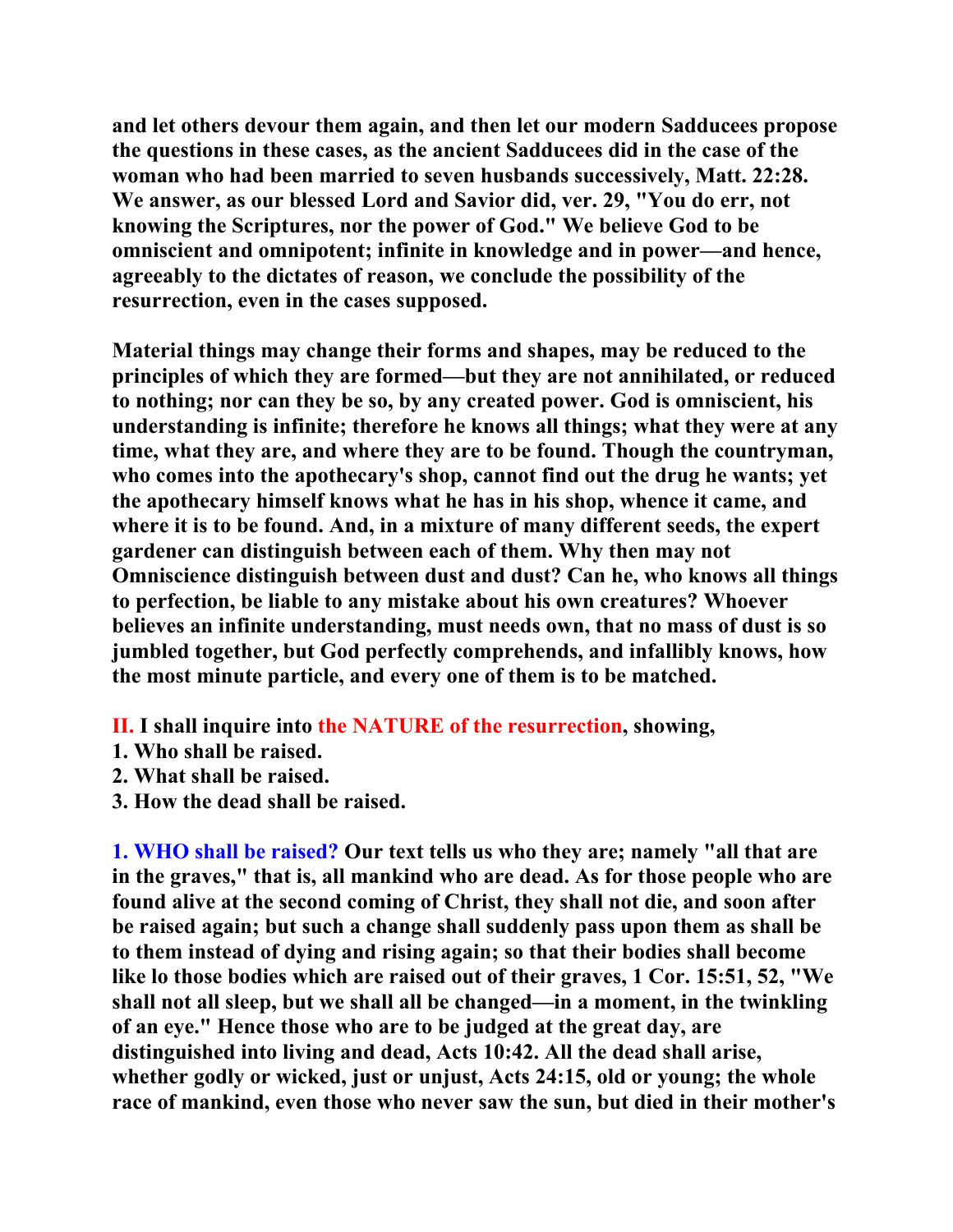**womb—Rev. 20:12, "And I saw the dead, small and great, stand before God." The sea and earth shall give up their dead without reserve, none shall be kept back.** 

**2. WHAT shall be raised? The bodies of mankind. A man is said to die, when the soul is separated from the body, "and returns onto God who gave it," Eccl. 12:7. But it is the body only which is laid in the grave, and can be properly said to be raised—therefore the resurrection, strictly speaking, applies to the body only. Moreover, it is the same body that dies, which shall rise again. At the resurrection, men shall not appear with other bodies, as to substance, than those which they now have, and which are laid down in the grave; but with the self-same bodies, endowed with other qualities. The very notion of a resurrection implies this, since nothing can be said to rise again, but that which falls.** 

**3. HOW shall the dead be raised? The same Jesus, who was crucified outside the gates of Jerusalem, shall, at the last day, to the conviction of all, be declared both Lord and Christ—appearing as Judge of the world, attended with his mighty angels, 2 Thess. 1:7, "He shall descend from heaven with a shout, with the voice of the archangel, and with the trumpet of God," 1 Thess. 4:16, "The trumpet shall sound, and the dead shall be raised, and those who are alive, changed," 1 Cor. 15:52. Whether this shout, voice, and trumpet, denote some audible voice, or only the workings of Divine power, for the raising of the dead, and other dreadful purposes of that day, though the former seems probable, I will not positively determine. There is no question but this coming of the Judge of the world will be in greater majesty and terror than we can conceive—yet that dreadful grandeur, majesty, and state, which was displayed at the giving of the law, namely, thunders heard, lightnings, and a thick cloud upon the mount seen, the Lord descending in fire, the whole mount quaking greatly, and the voice of the trumpet waxing louder and louder, Exod. 19:16-19, may help us to form a becoming thought of it. However, the sound of this trumpet shall be heard all the world over; it shall reach to the depths of the sea, and of the earth. At this loud alarm, bones shall come together, bone to his bone—the scattered dust of all the dead shall be gathered together, dust to his dust; "neither shall one thrust another, they shall walk every one in his path;" and, meeting together again, shall make up that very same body which crumbled into dust in the grave. At the same alarming voice shall every soul come again into its own body, never more to be separated. The dead can stay no longer in their graves, but must bid an eternal farewell to their long homes—they hear His voice, and must come**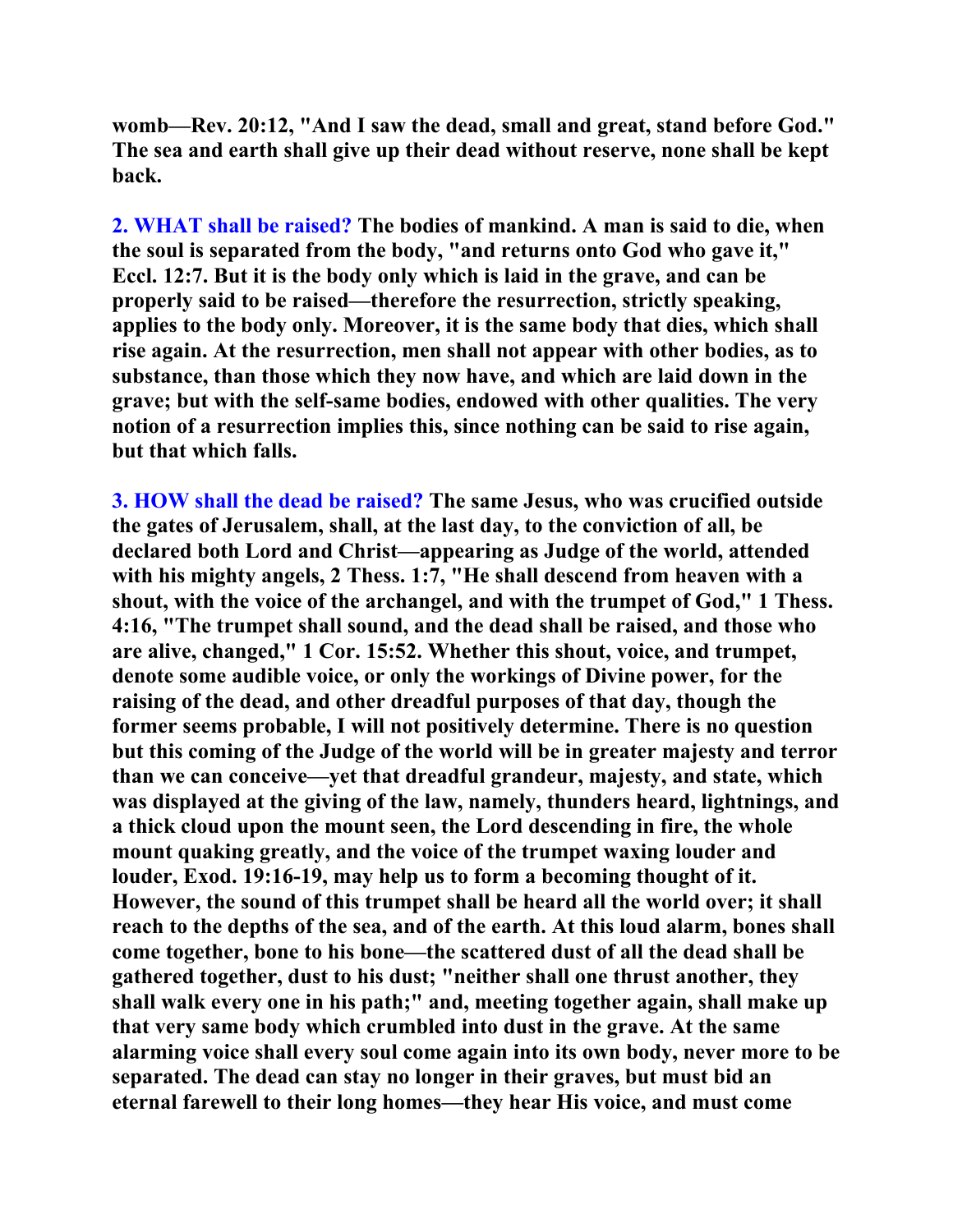**forth, and receive their final sentence.** 

**Now as there is a great difference between the godly and the wicked, in their life, and in their death; so will there be also in their resurrection.** 

**The godly shall be raised out of their graves, by virtue of the Spirit of Christ, the blessed bond of their union with him, Rom. 8:11, "He that raised up Christ from the dead, shall also quicken your mortal bodies, by his Spirit that dwells in you." Jesus Christ arose from the dead, as the "first-fruits of those who slept," 1 Cor. 15:20, So those who are Christ's shall follow at his coming, ver. 23. The mystical head having got above the waters of death, he cannot but bring forth the members after him, in due time.** 

**They shall come forth with inexpressible joy; for then shall that passage of Scripture, which, in its immediate scope, respected the Babylonish captivity, be fully accomplished in its most extensive meaning, Isa. 26:19, "Awake and sing, you that dwell in the dust." As a bride adorned for her husband, goes forth of her bedchamber unto the marriage—so shall the saints go forth of their graves, unto the marriage of the Lamb. Joseph had a joyful coming out from the prison, Daniel from the lion's den, and Jonah from the whale's belly—yet these are but faint representations of the saint's coming forth from the grave, at the resurrection. Then shall they sing the song of Moses and of the Lamb, in highest strains; death being quite swallowed up in victory. They had, while in this life, sometimes sung, by faith the triumphant song over death and the grave, "O death, where is your sting? O grave where is your victory?" But then they sing the same, from sight and sense; the black band of doubts and fears, which frequently disturbed them, and disturbed their minds, is forever dispersed and driven away.** 

**May we not suppose the soul and body of every saint, as in mutual embraces, to rejoice in each other, and triumph in their happy meeting again; and the BODY to address the soul thus—"O my soul, have we got together again, after so long a separation! are you come back to your old habitation, never more to remove! O joyful meeting! how unlike is our present state to what our case was, when a separation was made between us at death! Now is our mourning turned into joy; the light and gladness sown before, are now sprung up; and there is a perpetual spring in Immanuel's land. Blessed be the day in which I was united to you; whose chief care was to get Christ in us the hope of glory, and to make me a temple for his Holy Spirit. O blessed soul, which in the time of our pilgrimage, kept your eye to the land then afar off, but now near at hand! you took me into secret places, and there made me to bow these**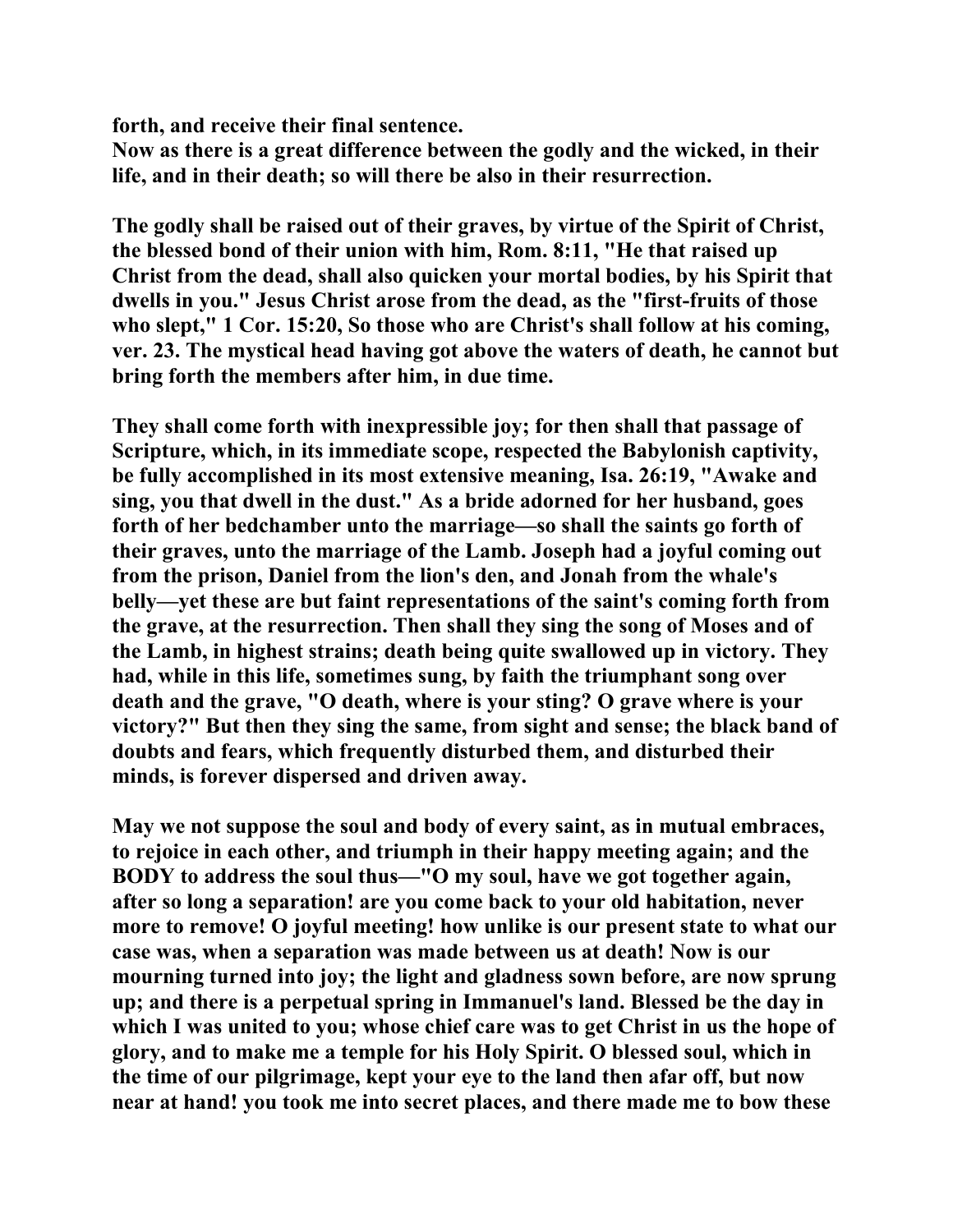**knees before the Lord, that I might bear a part in our humiliation before him—and now is the time that I am lifted up. You did employ this tongue in confessions, petitions, and thanksgivings, which henceforth shall be employed in praising for evermore. You made these sometimes weeping eyes, sow that seed of tears, which is now sprung up in joy that shall never end. I was happily beat down by you, and kept in subjection, while others pampered their flesh, and made their bellies their gods, to their own destruction—but now I gloriously arise, to take my place in the mansions of glory, while they are dragged out of their graves to be cast into fiery flames. Now, my soul, you shall complain no more of a sick and pained body; you shall be no more clogged with weak and weary flesh; I shall now keep pace with you in the praises of our God for evermore."** 

**And may not the SOUL say—"O happy day in which I return to dwell in that blessed body, which was, and is, and will be forever, a member of Christ, a temple of the Holy Spirit! Now I shall be eternally knit to you—the silver cord shall never be loosed more—death shall never make another separation between us. Arise then, my body, and come away! And let these eyes, which were used to weep over my sins, behold with joy the face of our glorious Redeemer; lo! this is our God, and we have waited for him. Let these ears, which were used to hear the word of life in the temple below, come and hear the hallelujahs in the temple above. Let these feet, that carried me to the congregation of saints on earth, take their place among those in heaven. And let this tongue, which confessed Christ before men, and used to be still dropping something to his commendation, join the choir of the upper house, in his praises for evermore. You shall fast no more, but keep an everlasting feast; you shall weep no more, neither shall your countenance be overclouded; but you shall shine forever, as a star in the skies. We took part together in the fight; come, let us go together to receive and wear the crown."** 

**But on the other hand, the WICKED shall be raised by the power of Christ, as a just Judge, who is to render vengeance to his enemies. The same divine power which shut up their souls in hell, and kept their bodies in the grave, as in a prison, shall bring them forth, that soul and body together may receive the dreadful sentence of eternal damnation, and be shut up together in the prison of hell.** 

**They shall come forth from their graves with unspeakable horror and consternation. They shall be dragged forth, as so many malefactors out of a dungeon, to be led to execution crying to the mountains and to the rocks to fall**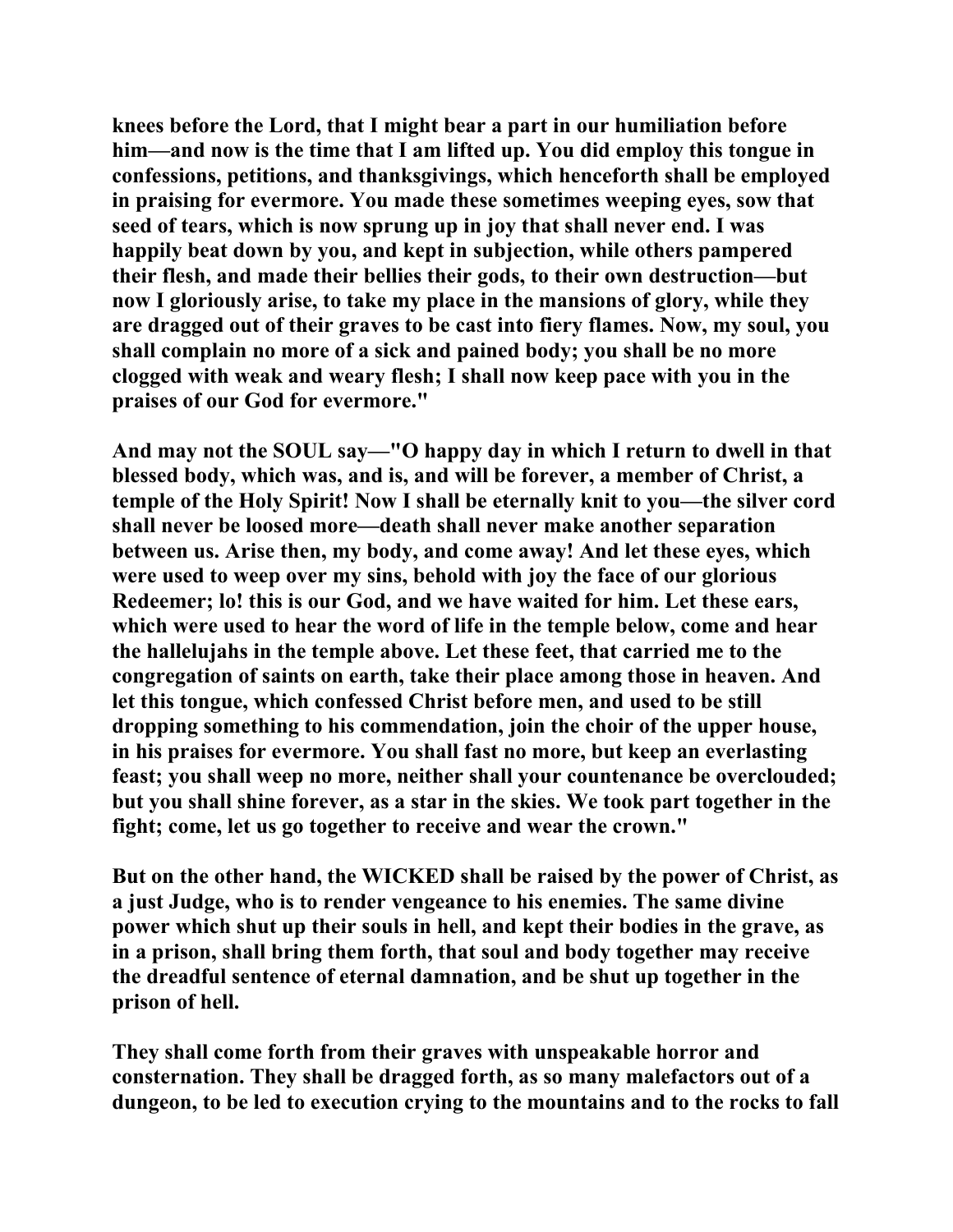**on them, and hide them from the face of the Lamb. Fearful was the cry in Egypt, that night on which the destroying angel went through, and slew their first-born. Dreadful were the shouts, at the earth opening her mouth, and swallowing up Dathan and Abiram, and all that appertained to them. What hideous crying then must there be, when at the sound of the last trumpet, the earth and sea shall open their mouths, and cast forth all the wicked world, delivering them up to the dreadful Judge! How will they cry, roar, and tear themselves! How will the jovial companions weep and howl, and curse one another! How will the earth be filled with their doleful shrieks and lamentations, while they are pulled out like sheep for the slaughter!** 

**They who, while they lived in this world, were profane, debauchees, covetous worldlings, or formal hypocrites, shall then, in anguish of mind, wring their hands, beat their breasts, and bitterly lament their case, roaring forth their complaints, and calling themselves beasts, fools, and madmen, for having acted so mad a part in this life, in not believing what they then heard. They were driven away in their wickedness at death—and now all their sins rise with them; and, like so many serpents, twist themselves about their wretched souls, and bodies too, which have a frightful meeting, after a long separation.** 

**Then we may suppose the miserable BODY thus to accost the soul—"Have you again found me, O mine enemy, my worst enemy, savage soul, more cruel than a thousand tigers. Cursed be the day that ever we met. O that I had remained a lifeless lump, rotted in the womb of my mother, and had never received sense, life, and motion! O that I had rather been the body of a toad, or serpent, than your body; for then had I lain still, and had not seen this terrible day. If I was to be necessarily yours, O that I had been your donkey, or one of your dogs, rather than your body; for then would you have taken more true care of me than you did! O cruel kindness! have you thus hugged me to death, thus nourished me to the slaughter? Is this the effect of your tenderness for me? Is this what I am to reap of your pains and concern about me? What do riches and pleasures avail now, when this fearful reckoning is come! of which you had fair warning? O cruel grave! why did you not close your mouth upon me forever? Why did you not hold fast your prisoner? Why have you shaken me out, while I lay still and was at rest? Cursed soul, wherefore did you not abide in your place, wrapped up in flames of fire? Wherefore are you come back, to take me also down to the bars of the pit? You made me an instrument of unrighteousness; and now I must be thrown into the fire. This tongue was by you employed in mocking at religion, cursing, swearing, lying, backbiting, and boasting; and withheld from glorifying**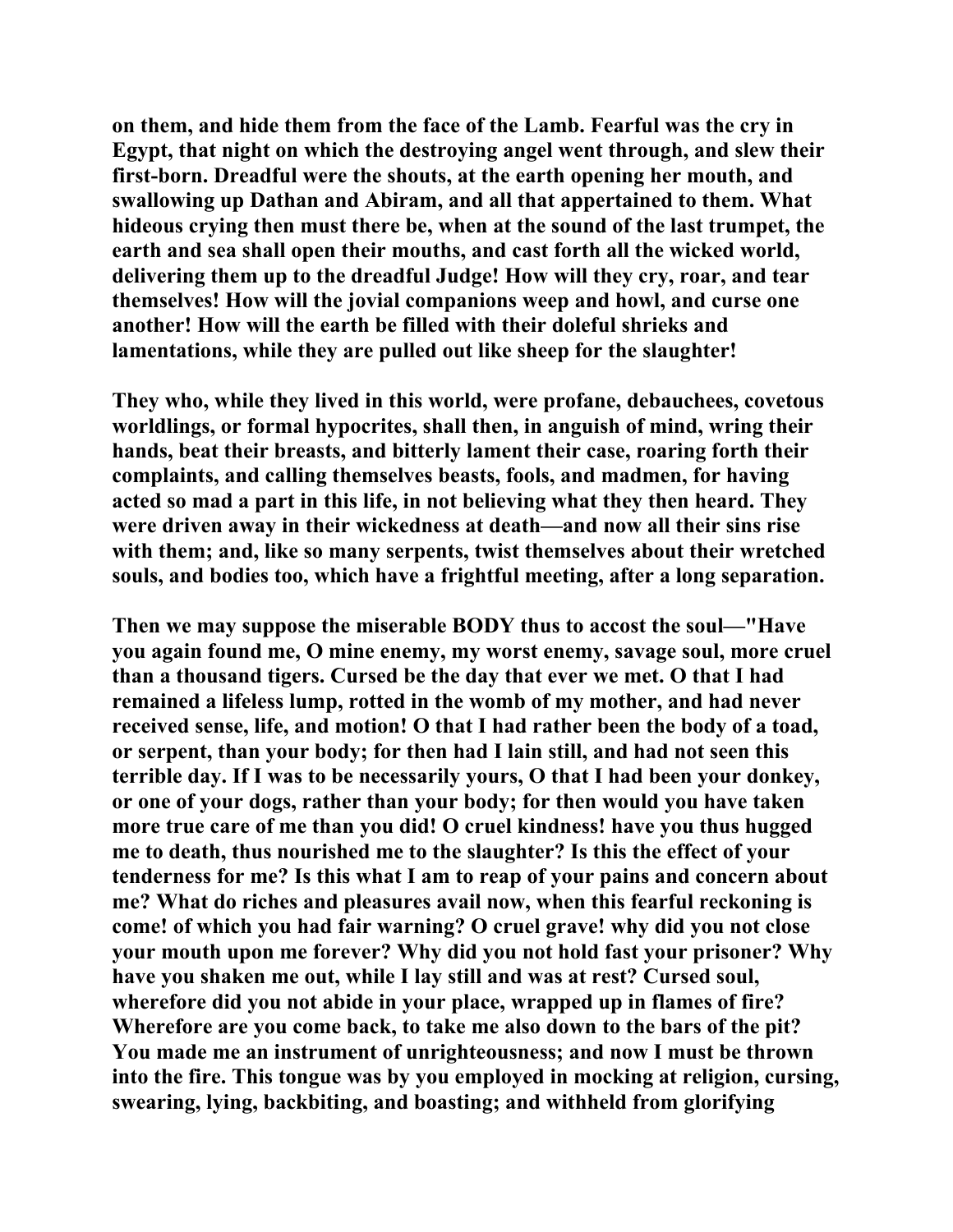**God—and now it must not have so much as a drop of water to cool it in the flames! You withdrew mine ears from hearing the sermons which gave warning of this day. You found ways and means to stop them from attending to seasonable exhortations, admonitions, and reproofs. But why did you not stop them from hearing the sound of this dreadful trumpet? Why do you not rove and fly away on the wings of imagination, thereby, as it were, transporting me during these frightful transactions; as you were used to do, when I was set down at sermons, communions, prayers, and godly conferences; that I might now have as little sense of the one, as I formerly had of the other? But ah! I must burn forever, for your love to your lusts, your profanity, your sensuality, your unbelief, and hypocrisy."** 

**But may not the SOUL answer—"Wretched and vile carcass! I am now driven back into you. O that you had lain forever in your grave! Had I not torment enough before? Must I be knit to you again, that, being joined together as two dry sticks for the fire, the wrath of God may burn us up? It was by caring for you, that I lost myself. It was your appetites, and the gratifying of your senses, which ruined me. How often was I ensnared by your ears! how often betrayed by your eyes! It was to spare you, that I neglected opportunities of making peace with God, loitered away Sabbaths, lived in the neglect of prayer; went to the house of mirth, rather than to the house of mourning; and that I chose to deny Christ, and forsake his cause and interest in the world; and so am fallen a sacrifice to your cursed ease. When at any time my conscience began to awake, and I was setting myself to think of my sins, and the misery which I have felt since we parted, and now feel, it was you that diverted me from these thoughts, and drew me off to make provision for you. O wretched flesh! by your silken cords of fleshly lusts, I was drawn to destruction, in defiance of my light and conscience—but now they are turned into iron chains, with which I am to be held under wrath for evermore. Ah wretched profits! ah cursed pleasures! for which I must lie forever in utter darkness!"** 

**But no complaints will then avail. O that men were wise, that they understood this, that they would consider their latter end!** 

**As to the qualities with which the bodies of the SAINTS shall be endowed at the resurrection, the apostle tells us, they shall be raised incorruptible, glorious, powerful, and spiritual, 1 Cor. 15:42-44, "It is sown in corruption, it is raised in incorruption; it is sown in dishonor, it is raised in glory; it is sown in weakness, it is raised in power; it is sown a natural body, it is raised a**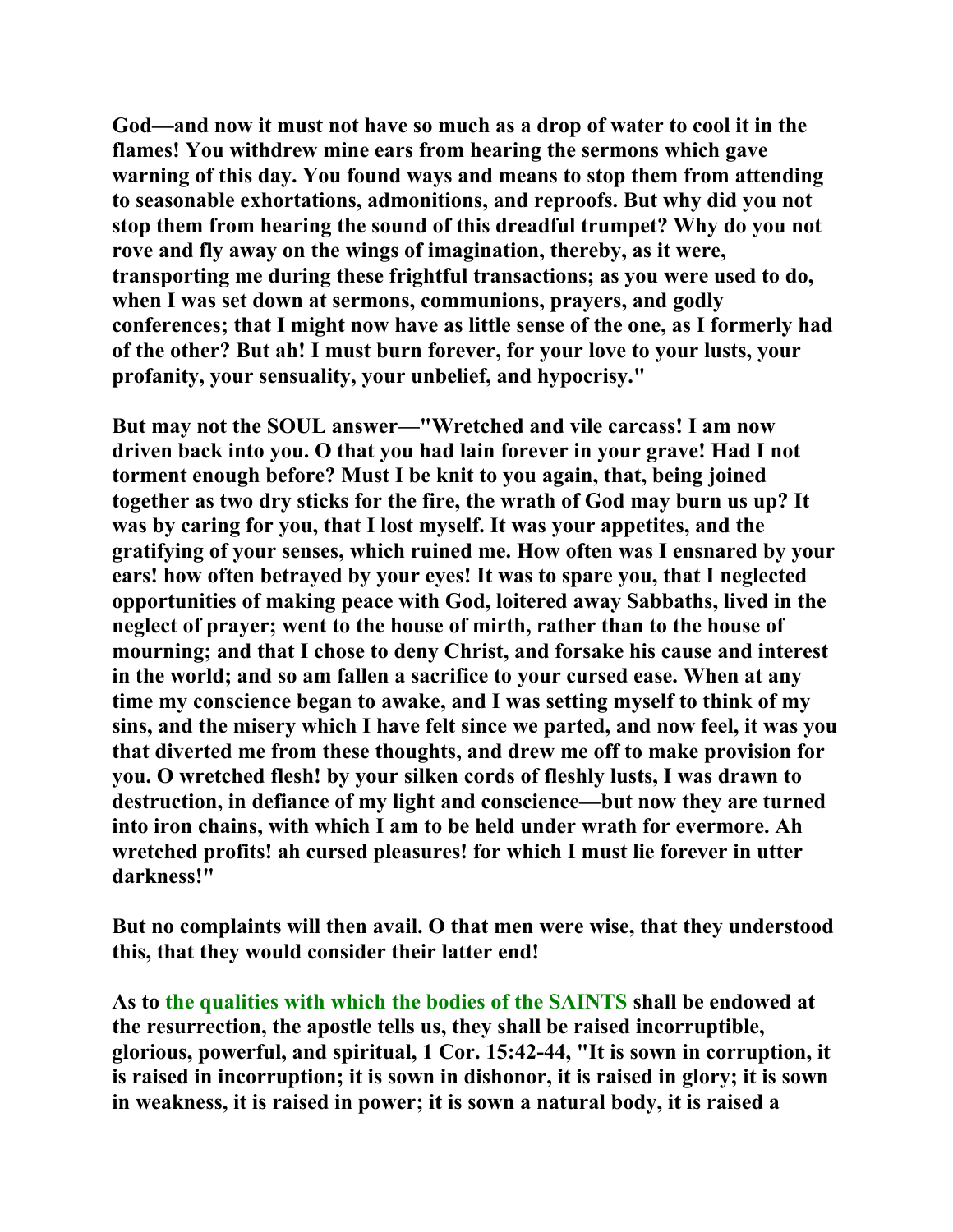**spiritual body."** 

**1. The bodies of the saints shall be raised INCORRUPTIBLE. They are now, as the bodies of others, a mass of corruption, full of the seeds of diseases and death; and, when dead, become so offensive, even to their dearest friends, that they must be buried out of their sight, and cast into the grave, where they are to rot, and be consumed—yes, loathsome sores and diseases make some of them very unsightly, even while alive. But, at the resurrection, they leave all the seeds of corruption behind them in the grave; and rise incorruptible, incapable of the least indisposition, sickness, or sore, and much more, of dying. External violences and inward causes of pain, shall forever cease—they shall feel it no more—yes, they shall have an everlasting youth and vigor, being no more subject to the decays which age produced in this life.** 

**2. They shall be GLORIOUS bodies; not only beautiful, lovely, and wellproportioned, but full of splendor and brightness. The most beautiful face, and best proportioned body, that now appears in the world, is not to be named in comparison with the body of the lowest saint at the resurrection; for "then shall the righteous shine forth as the sun," Matt. 13:43. If there was a dazzling glory on Moses' face, when he came down from the mount; and if Stephen's face was "as it had been the face of an angel," when he stood before the council; how much more shall the faces of the saints be beautiful and glorious, full of sweet agreeable majesty, when they have put off all corruption, and shine as the sun! But observe, this beauty of the saints is not restricted to their faces, but diffuses itself through their whole bodies—for the whole body is raised in glory, and shall be fashioned like unto their Lord and Savior's glorious body, in whose transfiguration, not only did his face shine as the sun, but his clothing also was white as the light, Matt. 17:2. Whatever defects or deformities the bodies of the saints had when laid in the grave, occasioned by accidents in life, or arising from secret causes in their formation in the womb, they shall rise out of the grave free of all these. But suppose the marks of the Lord Jesus, the scars or prints of the wounds and bruises which some of the saints received while on earth, for his sake, should remain in their bodies after the resurrection; the same as the print of the nails remained in the Lord Jesus' body after his resurrection—these marks will rather be badges of distinction, and add to their glory, than detract from their beauty. But however that be, surely Isaac's eyes shall not then be dim, nor will Jacob halt—Leah shall not be tender-eyed, nor Mephibosheth lame of his legs. For as the goldsmith melts down the old broken vessel, and casts it over again in a new mold, bringing it forth with a new luster; so shall**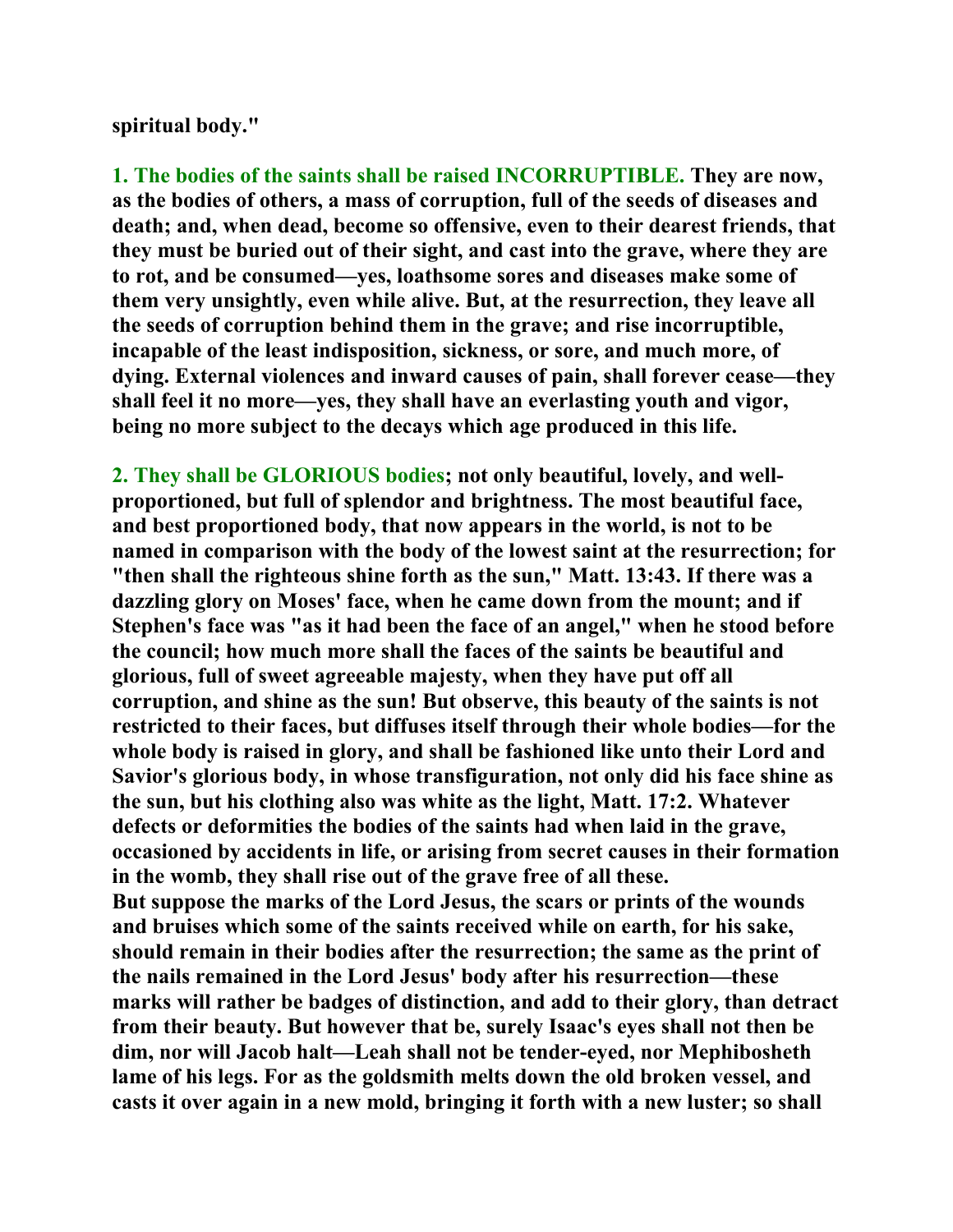**the vile body, which lay dissolved in the grave, come forth at the resurrection, in perfect beauty and lovely proportion.** 

**3. They shall be POWERFUL and strong bodies. The strongest men on earth, being frail and mortal, may justly be reckoned weak and feeble; for their strength, however great, is quickly worn out and consumed. Many of the saints now have weaker bodies than others; but "the feeble among them," to allude to Zechariah 12:8, at that day shall be "as David, and the house of David shall be as God." A grave divine says, that one shall be stronger at the resurrection than a hundred, yes, than thousands are now. Certainly great, and vastly great, must the strength of glorified bodies be; for they shall bear up under an exceeding and eternal weight of glory. The mortal body is not at all adapted to such a state. Do transports of joy occasion death, as well as excessive grief, and can it bear up under a weight of glory? Can it exist in union with a soul filled with heaven's rapture? Surely not. The mortal body would sink under that load, and such fullness of joy would make the earthen pitcher to fly all in pieces.** 

**The Scripture has plainly told us, "That flesh and blood," namely, in their present frail state, though it were the flesh and blood of a giant, "cannot inherit the kingdom of God," 1 Cor. 15:50. How strong must the bodily eyes be, which, to the soul's eternal comfort, shall behold the dazzling glory and splendor of the New Jerusalem; and steadfastly look at the transcendent glory and brightness of the man Christ, the Lamb, who is the light of that city, the inhabitants whereof shall shine as the sun! The Lord of heaven does now in mercy "hold back the face of his throne, and spreads his clouds upon it;" that mortals may not be confounded with the rays of glory which shine forth from it, Job 26:9. But then the veil shall be removed, and they made able to behold it, to their unspeakable joy. How strong must their bodies be, who shall not rest night nor day, but be, without intermission, forever employed in the heavenly temple, to sing and proclaim the praises of God without weariness, which is a weakness incident to the frail mortal, but not to the glorified body!** 

**4. They shall be SPIRITUAL bodies. Not that they shall be changed into spirits, but they shall be spiritual as to their spirit-like qualities and endowments. The body shall be absolutely subservient to the soul, subject to it, and influenced by it, and therefore no more a clog to its activity, nor the animal appetites a snare to it. There will be no need to beat it down, nor to drag it to the service of God. The soul, in this life is so much influenced by the body, that, in Scripture style, it is said to be carnal; but then the body shall be**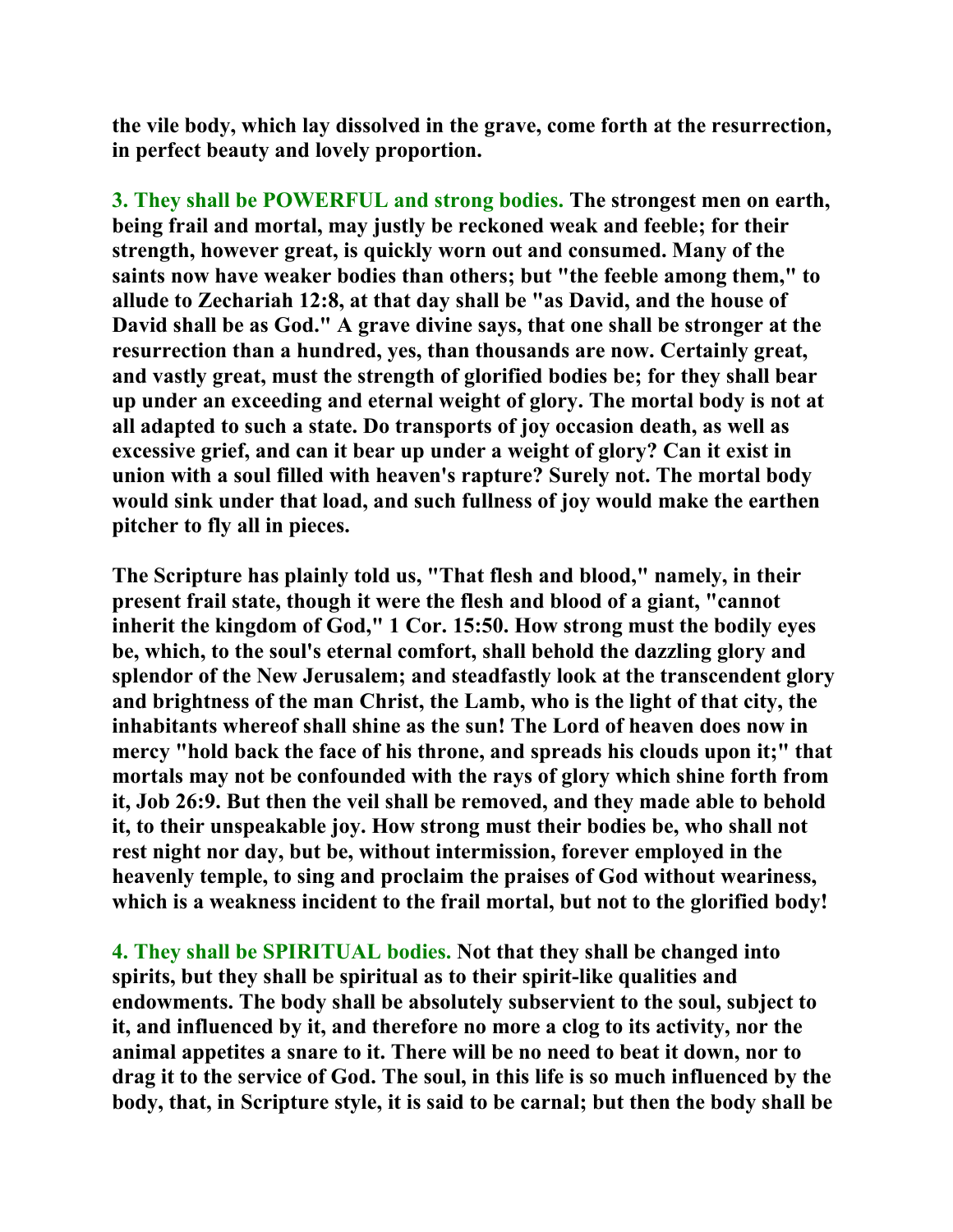**spiritual, readily serving the soul in the business of heaven, and in that only, as if it had no more relation to earth than a spirit. It will have no further need of the now necessary supports of life, namely, food, and clothing, and the like. "They shall hunger no more, neither thirst any more," Rev. 7:16. "For in the resurrection, they neither marry, nor are given in marriage, but are as the angels of God in heaven." Then shall the saints be strong without food or drink, warm without clothes, ever in perfect health without medicine, and ever fresh and vigorous, though they shall never sleep, but serve him night and day in his temple, Rev. 7:15. They will need none of these things, any more than spirits do. They will be nimble and active as spirits, and of a most refined constitution. The body, that is now lumpish and heavy, shall then be most sprightly. No such thing as melancholy shall be found to make the heart heavy, and the spirits flag and sink. I shall not further dip into this matter the day will declare it.** 

**As to the qualities of the bodies of the WICKED at the resurrection, I find the Scripture speaks but little of them. Whatever they may need, they shall not get a drop of water to cool their tongues, Luke 16:24, 25. Whatever may be said of their weakness, it is certain they will be continued forever in life, that they may be ever dying; they shall bear up, however unwillingly under the load of God's wrath, and shall not faint away under it. "The smoke of their torment ascends up forever and ever. And they have no rest day nor night." Surely they shall not partake of the glory and beauty of the saints. All their glory dies with them, and shall never rise again. Daniel tells us, they shall awake to shame and everlasting contempt, chap. 12:2. Shame follows sin, as the shadow follows the body.** 

**But the wicked in this world walk in the dark, and often under a disguise nevertheless, when the Judge comes in flaming fire at the last day, they will be brought to the light; their mask will be taken off, and the shame of their nakedness will clearly appear to themselves and others, and fill their faces with confusion. Their shame will be too deep for blushes—all faces shall gather blackness at that day, when they shall go forth from their graves, as malefactors out of their prisons to execution—for their resurrection is the resurrection of damnation. The greatest beauties, who now pride themselves in their loveliness of body, not regarding their deformed souls, will then appear with a ghastly countenance, a grim and death-like visage. Their looks will be frightful, and they will be horrible spectacles, coming forth from their graves, like infernal furies out of the pit.**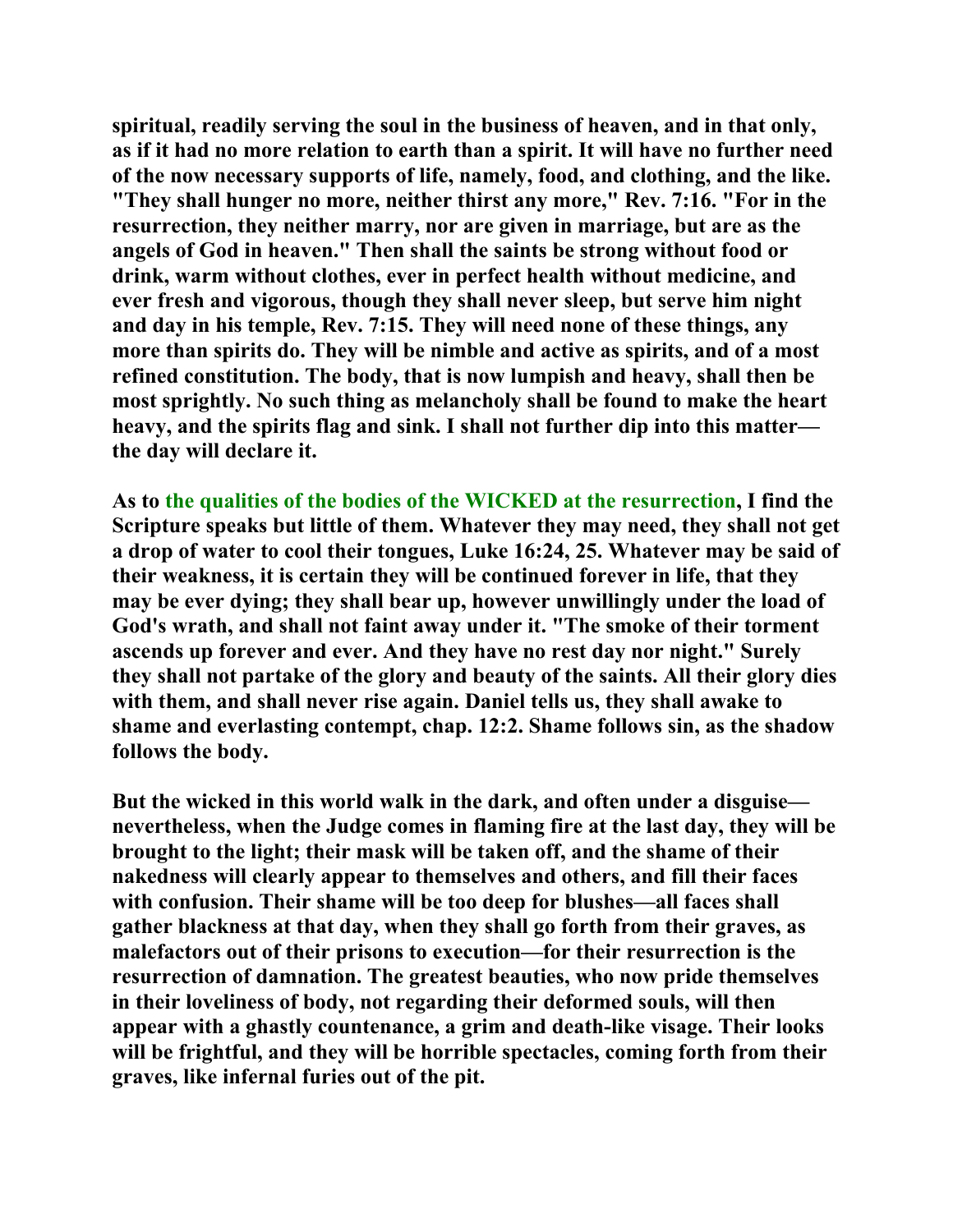**They shall rise also to everlasting contempt. They shall then be the most contemptible creatures, filled with contempt from God, as vessels of dishonor, whatever honorable employments they had in this world; and filled also with contempt from men. They will be most despicable in the eyes of the saints; even of those saints who gave them honor here, either for their high station, the gifts of God in them, or because they were of the same human nature with themselves. But then their bodies shall be as so many loathsome carcasses, which they shall go forth and look upon with abhorrence; yes, "They shall be an abhorring unto all flesh," Isaiah 66:24. The word here rendered "an abhorring," is the same which in the other text is rendered "contempt," and Isaiah and Daniel point at one and the same thing, namely, the loathsomeness of the wicked at the resurrection. They will be loathsome in the eyes of one another. The unclean wretches were never so lovely to each other, and then they will be loathsome; dear companions in sin will then abhor each other; and the great and honorable men who were wicked, shall be no more regarded by their wicked subjects, their servants, their slaves, than the mire in the streets.** 

**Use I. Of COMFORT to the people of God. The doctrine of the resurrection is a spring of consolation and joy unto you. Think on it, O believers, when you are in the house of mourning, for the loss of your godly relations or friends, "that you sorrow not, even as others which have no hope;" for you will meet again, 1 Thess. 4:13, 14. They are but laid down to rest in their beds for a little while, Isa. 57:2; but in the morning of the resurrection they will awake again, and come forth out of their graves. The vessel of honor was but coarse, it had much alloy of base metal in it; it was too weak, too dim and inglorious, for the upper house, whatever luster it had in the lower one. It was cracked, it was polluted; and therefore it must be melted down, to be refined and fashioned more gloriously. Do but wait a while, and you shall see it come forth out of the furnace of earth, vying with the stars in brightness; no, as the sun when he goes forth in his might. Have you laid your infant children in the grave? You will see them again. Your God calls himself "the God of your seed;" which, according to our Savior's exposition, secures the glorious resurrection of the body. Therefore, let the covenant you embraced for yourselves and your babes now in the dust, comfort your heart, in the joyful expectation, that by virtue thereof, they shall be raised up in glory—and that as being no more infants of days, but brought to a full and perfect stature, as generally supposed.** 

**Be not discouraged by reason of a weak and sickly body—there is a day coming, when you shall be entirely whole. At the resurrection, Timothy shall**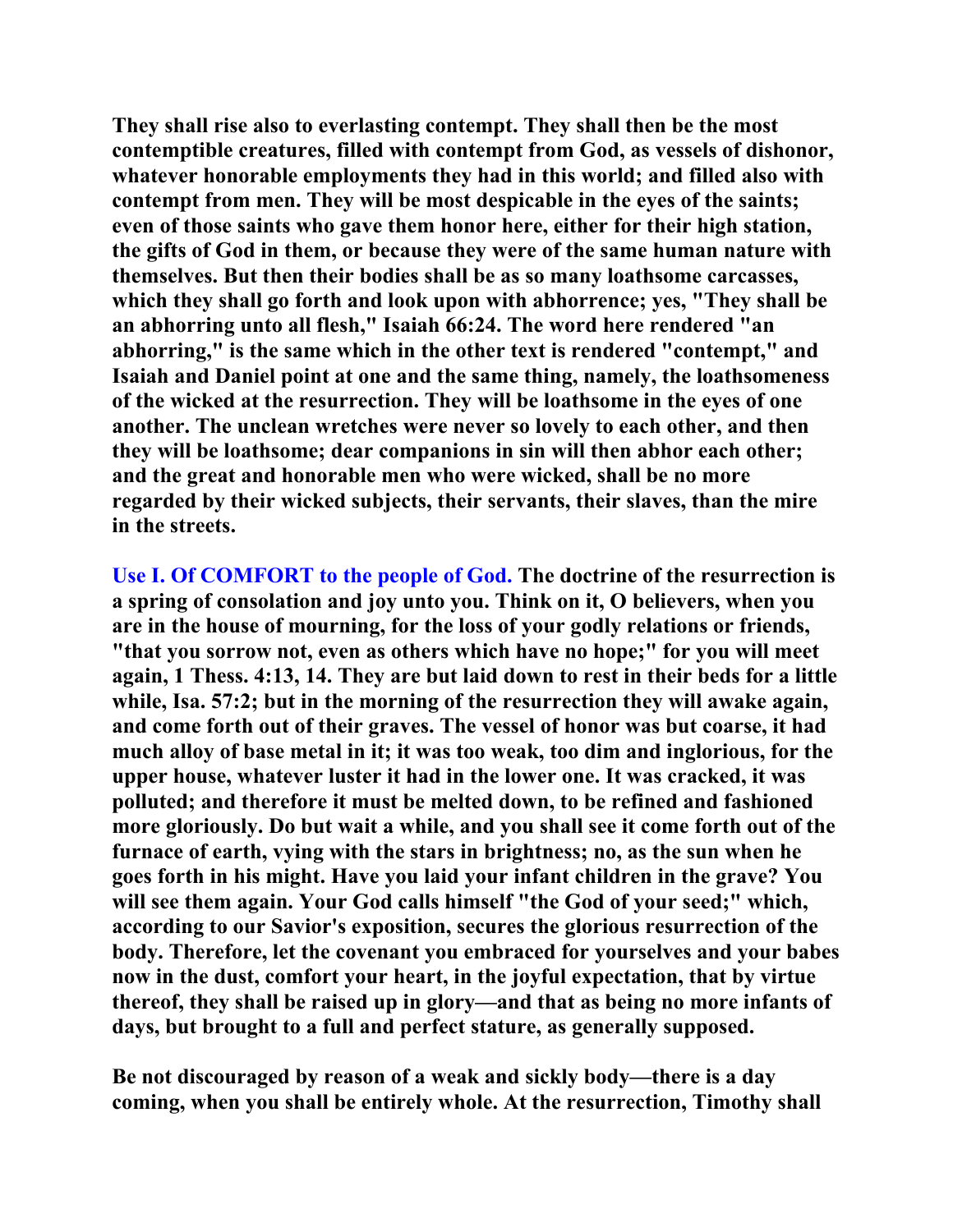**be no more liable to his often infirmities; his body, that was weak and sickly, even in youth, shall be raised in power. Lazarus shall healthy and sound, his body being raised incorruptible. Although perhaps, your weakness will not allow you now to go one furlong to meet the Lord in public ordinances, yet the day comes, when your body shall be no more a clog to you, but you shall "meet the Lord in the air," 1 Thess. 4:17. It will be with the saints coming up from the grave, as with the Israelites when they came out of Egypt—"There was not one feeble person among their tribes."** 

**Have you an unlovely or deformed body? There is a glory within, which will then set all right without, according to all the desire of your heart. It shall rise a glorious, beautiful, handsome, and well-proportioned body. It's unloveliness or deformities may go with it to the grave, but they shall not come back with it. O that those, who are now so desirous to be beautiful and handsome, would not be too hasty to effect it with their foolish and sinful arts, but wait and study the heavenly art of beautifying the body, by endeavoring now to become all glorious within, with the graces of God's Spirit! This would at length make them admirable and everlasting beauties. You must indeed, O believer, grapple with death, and shall get the first fall—but you shall rise again, and come off victorious at last. You must go down to the grave; but, though it be your long home, it will not be your everlasting home. You will not hear the voice of your friends there; but you shall hear the voice of Christ there. You may be carried there with mourning, but you shall come up from it rejoicing. Your friends, indeed, will leave you there, but your God will not. What God said to Jacob, concerning his going down to Egypt, Gen. 46:3, 4, he says to you, on your going down to the grave, "Fear not to go down—I will go down with you—and I will also surely bring you up again." O solid comfort! O glorious hopes! "Therefore comfort" yourselves, and "one another with these words," 1 Thess. 4:18.** 

**Use 2. Of TERROR to all unregenerate men. You who are yet in your natural state, look at this view of the eternal state; and consider what will be your part in it, if you be not in time brought into a state of grace. Think, O sinner, on that day when the trumpet shall sound, at the voice of which the bars of the pit shall be broken asunder, the doors of the grave shall fly open, the devouring depths of the sea shall throw up their dead, the earth cast forth hers; and death every where, in the excess of astonishment, shall let go its prisoners; and your wretched soul and body shall be re-united, to be summoned before the tribunal of God. Then, if you had a thousand worlds at your disposal, you would gladly give them all away, on condition that you**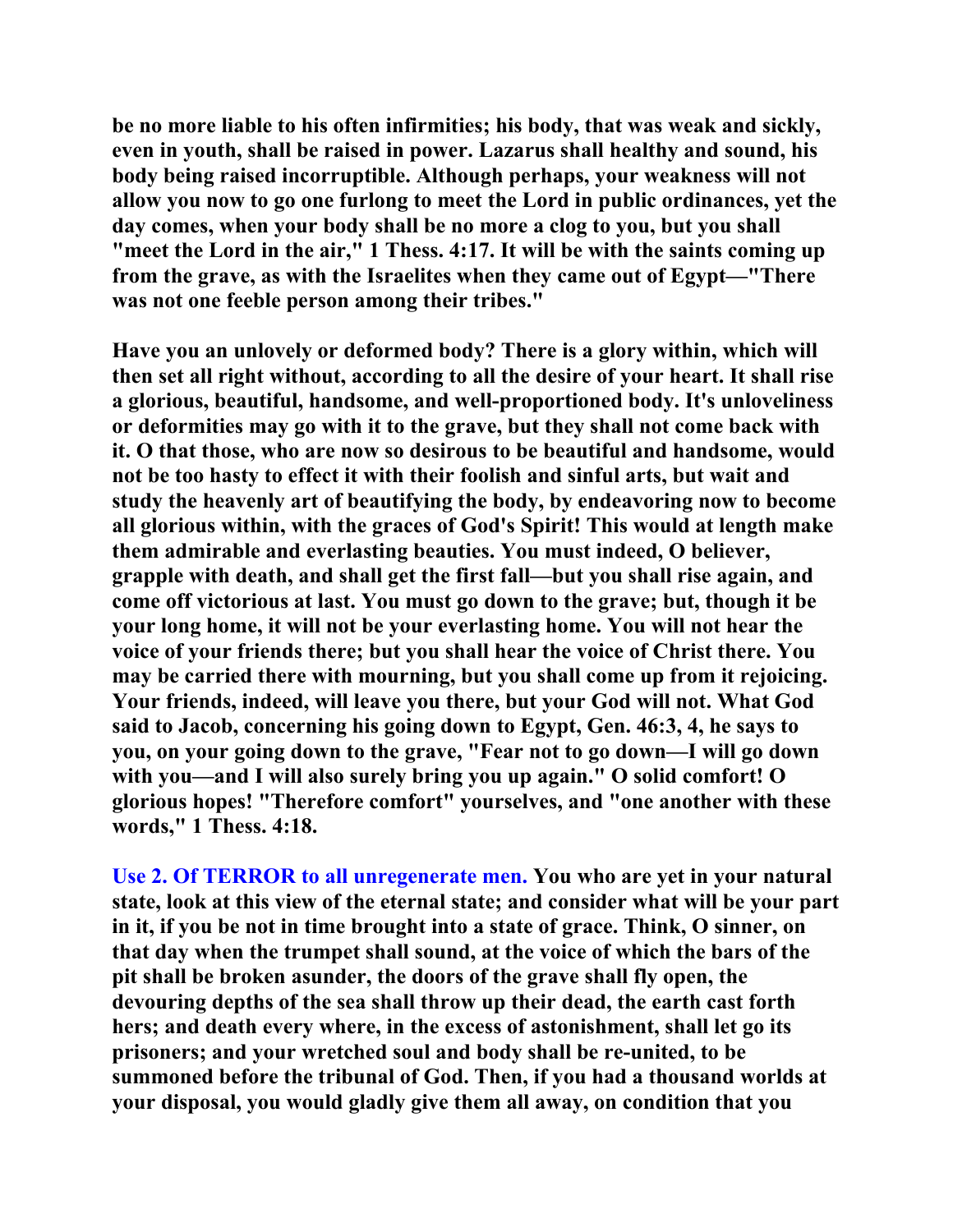**might lie still in your grave, with the hundredth part of that ease, with which you have sometimes lain at home on the Lord's day; or, if that cannot be obtained, that you might be but a spectator of the transactions of that day; as you have been at some solemn occasions, and rich gospel feasts; or, if even that is not to be purchased, that a mountain or a rock might fall on you, and cover you from the face of the Lamb.** 

**Ah! how are men infatuated, thus to trifle away their precious time of life, in almost as little concern about death, as if they were like the beasts that perish! Some will be telling where their corpse must be laid; while yet they have not seriously considered, whether their graves shall be their beds, where they shall awake with joy, in the morning of the resurrection; or their prisons, out of which they shall be brought to receive the fearful sentence. Remember, now is your seed-time; and as yon sow, so shall you reap. God's seed-time begins at death; and at the resurrection, the bodies of the wicked, that were sown "full of sins, that lie down with them in the dust," Job 20:11, shall spring up again—sinful, wretched, and vile.** 

**Your bodies, which are now instruments of sin, the Lord will lay aside for fire, at death, and bring them forth for the fire, at the resurrection. That body, which is now employed in God's service, but is abused by uncleanness and lasciviousness, will then be brought forth in all its vileness, thenceforth to lodge with unclean spirits. The body of the drunkard shall then stagger, by reason of the wine of the wrath of God poured out to him, and poured into him, without mixture. Those who now please themselves in their reveling, will reel to and fro and another rate, when, instead of their songs and music, they shall hear the sound of the last trumpet. Many weary their bodies for worldly gain, who will be loath to distress them for the benefit of their souls; by labor, unreasonably hard, they will quite unfit themselves for the service of God; and, when they have done, will reckon it a very good reason for shifting duty, that they are already tired out with other business; but that day comes, when they will be made to abide a yet greater distress. Many will go several miles for food and clothing, who will not go half the way for the good of their immortal souls; many will be sickly and unable on the Lord's day, who will be tolerably well all the rest of the week.** 

**But when that trumpet sounds, the dead shall find their feet, and none shall be missing in that congregation. When the bodies of the saints shine as the sun; frightful will the looks of their persecutors be. Fearful will their condition be, who shut up the saints in nasty prisons, stigmatized, burnt them to ashes,**